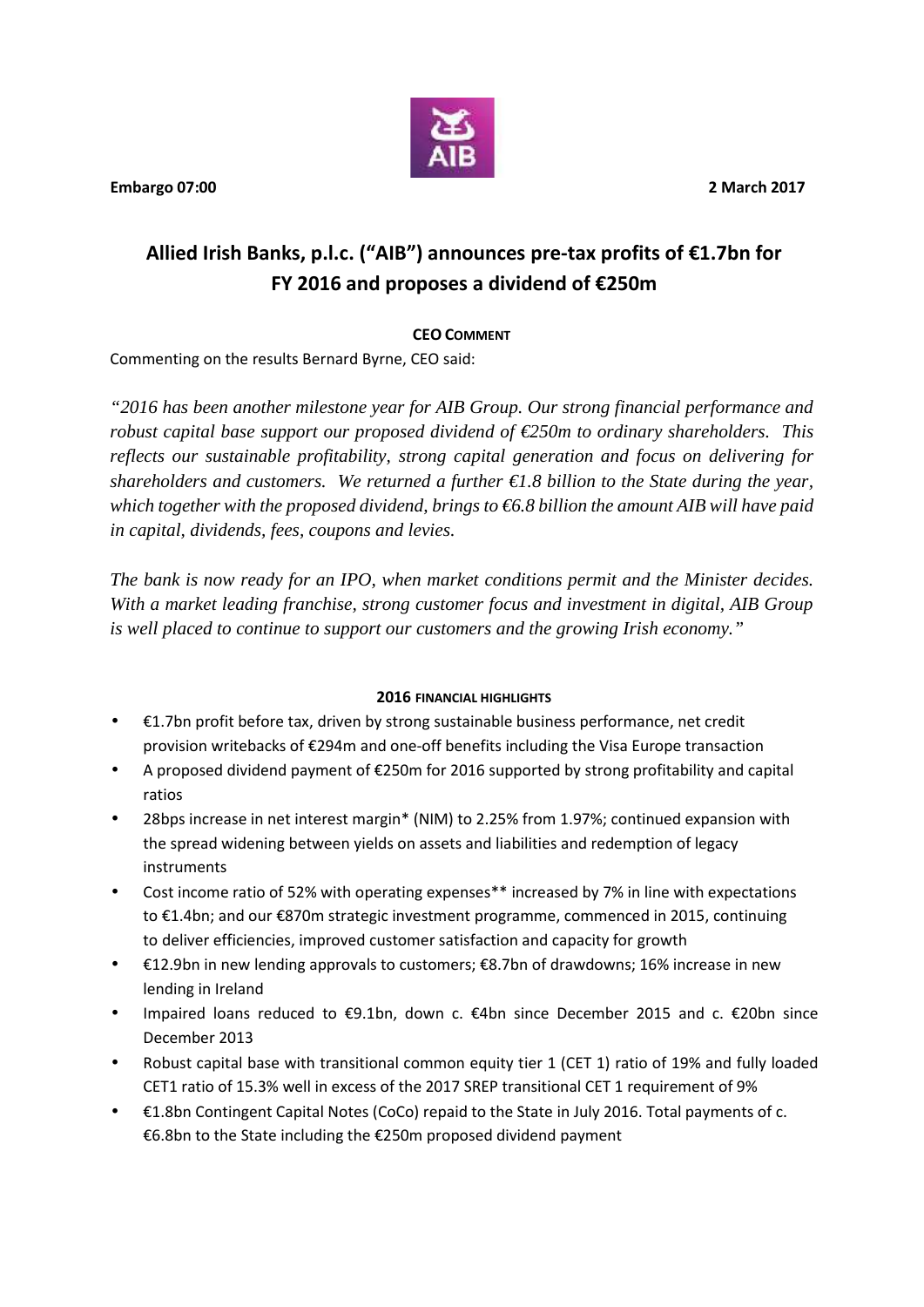#### **SUSTAINABLE UNDERLYING OPERATING PERFORMANCE CONTINUES IN 2016**

- Pre-provision operating profit\*\* of €1.3bn (Dec 2015: €1.3bn); continued stable underlying performance
- Total operating income of €2.6bn (Dec 2015: €2.6bn); net interest income increased by 4% with stable underlying other income excluding one-off benefits and fx impact
- NIM\* of 2.25%, up 28bps from 1.97% in 2015 due to lower funding costs and stable asset yields. Upward NIM trajectory expected to continue following the repayment of the CoCo and continued redemption of NAMA Senior Bonds. Exit NIM of 2.42% in Q4 2016.
- Stable net fees and commissions of €395m; increased customer activity in card transactions offset by lower card interchange fees and fx impact
- Cost income ratio of 52% in line with expectations
- Bank levies and regulatory fees increased to €112m (Dec 15: €71m) and includes higher contributions to the Deposit Guarantee Scheme and Single Resolution Fund
- Net credit provision writebacks of €294m (Dec 2015: €925m) reflecting continued progress in case-by-case restructuring of impaired loans in an improved economic environment; primary restructuring period now concluding

\*excluding Eligible Liabilities Guarantee (ELG) charge

\*\* excluding exceptional items and bank levies and regulatory fees

## **STABLE BALANCE SHEET AND ROBUST CAPITAL POSITION**

- Net loans at €61bn with an increase in earning loans of €0.6bn (excluding fx impact) from growth in new lending and progress on customer restructuring partially offset by repayments
- Customer accounts increased to €64bn (excluding €1.8bn fx impact) resulting in a loan to deposit ratio of 95% (Dec 15: 100%). The mix profile of customer accounts continued to change in 2016 with c. €5bn increase in current accounts offset by a reduction of €2.5bn in Corporate and Treasury deposits
- NAMA senior bonds at €1.8bn, a reduction of €3.8bn since December 2015
- €1bn in market funding issuance in the year. The net stable funding ratio was 119% and liquidity coverage ratio was 128% at end of December 2016
- Robust capital ratios Transitional CET 1 capital ratio of 19% and a fully loaded CET 1 ratio of 15.3% at 31 December 2016 reflecting profit generation, a reduction in risk weighted assets partially offset by a proposed ordinary dividend payment of €250m
- Strong leverage ratio of 9.2% up from 7.9% at December 2015

## **TRANSFORMING CUSTOMER EXPERIENCE AND SUPPORTING ECONOMIC GROWTH**

- Multi-brand mortgage offering and compelling customer propositions delivering growth
- Growing market position in mortgages with 39% share of new lending drawdowns in Q4 2016
- Maintaining No. 1 market positions across personal products and key business lines
- Lending drawdowns of €8.7bn; 16% increase in new lending in key portfolios in Ireland including a 22% increase in mortgage lending and 8% increase in other lending including business lending across a broad range of sectors
- Ongoing strategic investment in customer proposition and market-leading digital distribution with c. €600m of the 3 year €870m strategic investment programme utilised to deliver IT resilience, agility and a simple and efficient operating model focused on improving the customer experience. The investment programme is delivering tangible outcomes:
	- o Over 1.1 million active online users, 650,000 mobile users and the average monthly login frequency continuing to increase